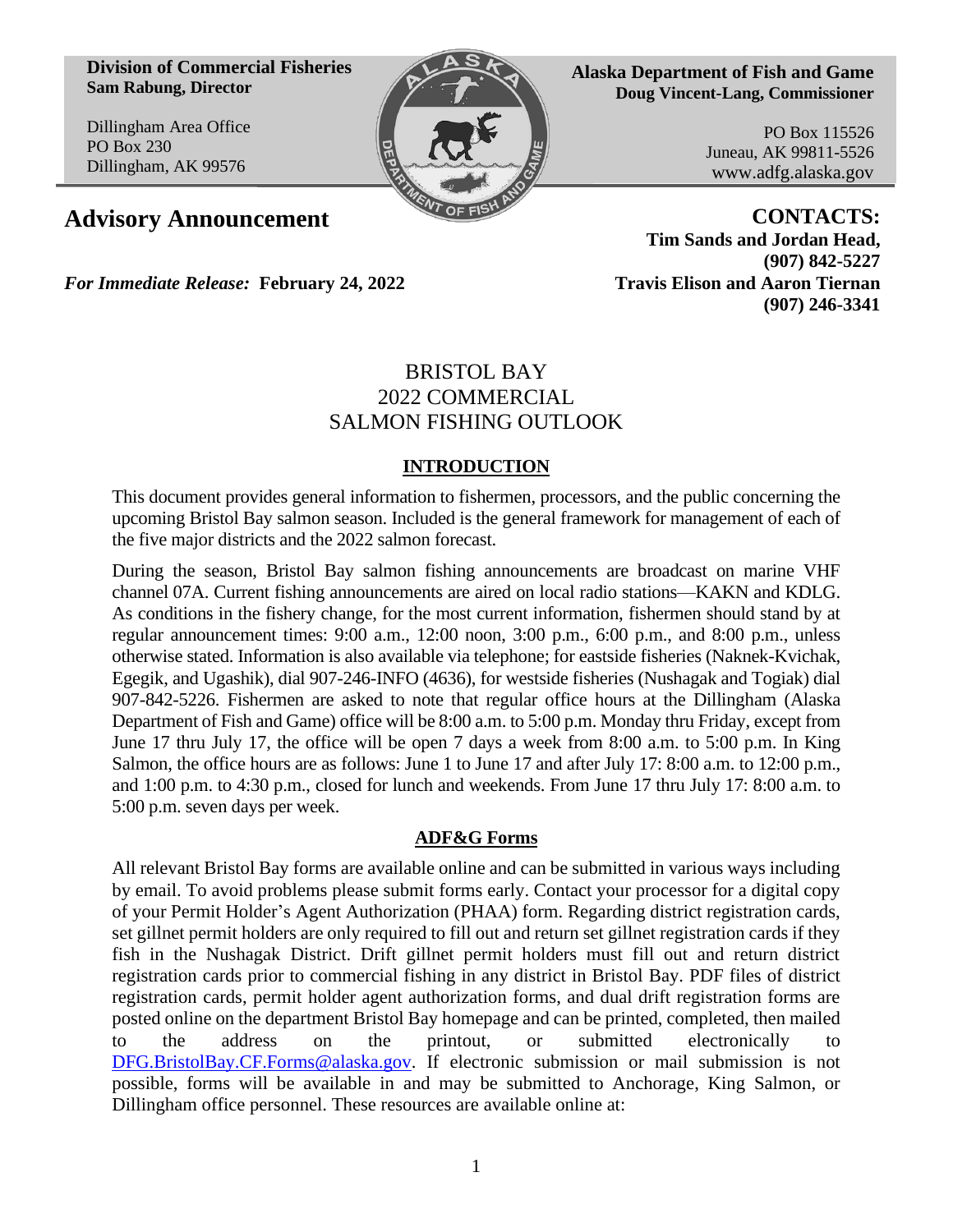<http://www.adfg.alaska.gov/index.cfm?adfg=commercialbyareabristolbay.salmon#management>

### **Inseason Fishery Information**

Fishery updates, announcements, catch and escapement information, and Port Moller Test Fishery genetic stock composition estimates will be available at:

<http://www.adfg.alaska.gov/index.cfm?adfg=commercialbyareabristolbay.salmon>

The Port Moller Test Fishery daily catch updates and interpretations of the data will be posted at the following web site once the project becomes operational on June 10:

<https://www.bbsri.org/port-moller-test-fishery>

#### **Alaska Wildlife Troopers – Summer 2022 Outlook – Bristol Bay**

Enforcement priorities:

- The department is concerned about underreporting of king salmon harvested in the Bristol Bay fishery. Tenders can expect to be boarded and checked for unreported king salmon on their vessels. All salmon, including king and coho salmon, are required by regulation to be reported on fish tickets at the time of delivery even when taken but not sold - see 5AAC 39.130 and 5AAC 06.377(b) for details.
- Strong focus on fishing district lines and open/closed fishing periods in all districts using all available assets.
- Troopers will conduct routine boardings of drift gillnet and processor vessels as well as beach patrols to verify licensing and permitting regulations are met.
- Fishermen and processors are reminded at the time of delivery of fish, a fish ticket must be generated and must include the signature of a company representative and the full name and signature of the Commercial Fisheries Entry Commission (CFEC) permit holder (BOTH permit holders if dual drift operation). The permit holder(s) must be present at the time of delivery to sign the fish ticket. Crew members cannot sign fish tickets for permit holders. Fish tickets also must include the number or pounds of fish, by species, retained by a commercial fisherman for that person's own use.
- Continued enforcement of vessel and gear identification markings.
- **Example 1** Fishermen are reminded to review regulations on gillnet specifications and operations. Be aware regulations prohibit drift gillnet fishing when the net, or vessel to which it is attached, is grounded.
- Loss of a gillnet, or portion of a gillnet, must be reported directly to a local ADF&G department office in Dillingham or King Salmon within 15 hours of the gear loss.
- **•** Drift fishermen are reminded when registering or reregistering (changing districts) under 5AAC 06.370 with an agent authorization on file, the CFEC permit holders are still responsible for ensuring that the registration was accomplished by their agent.
- Continued enforcement of state boating safety laws in cooperation with the U.S. Coast Guard.
- **•** Drift fishermen should ensure their GPS boundaries and waypoints match 2022 fishing districts and sections.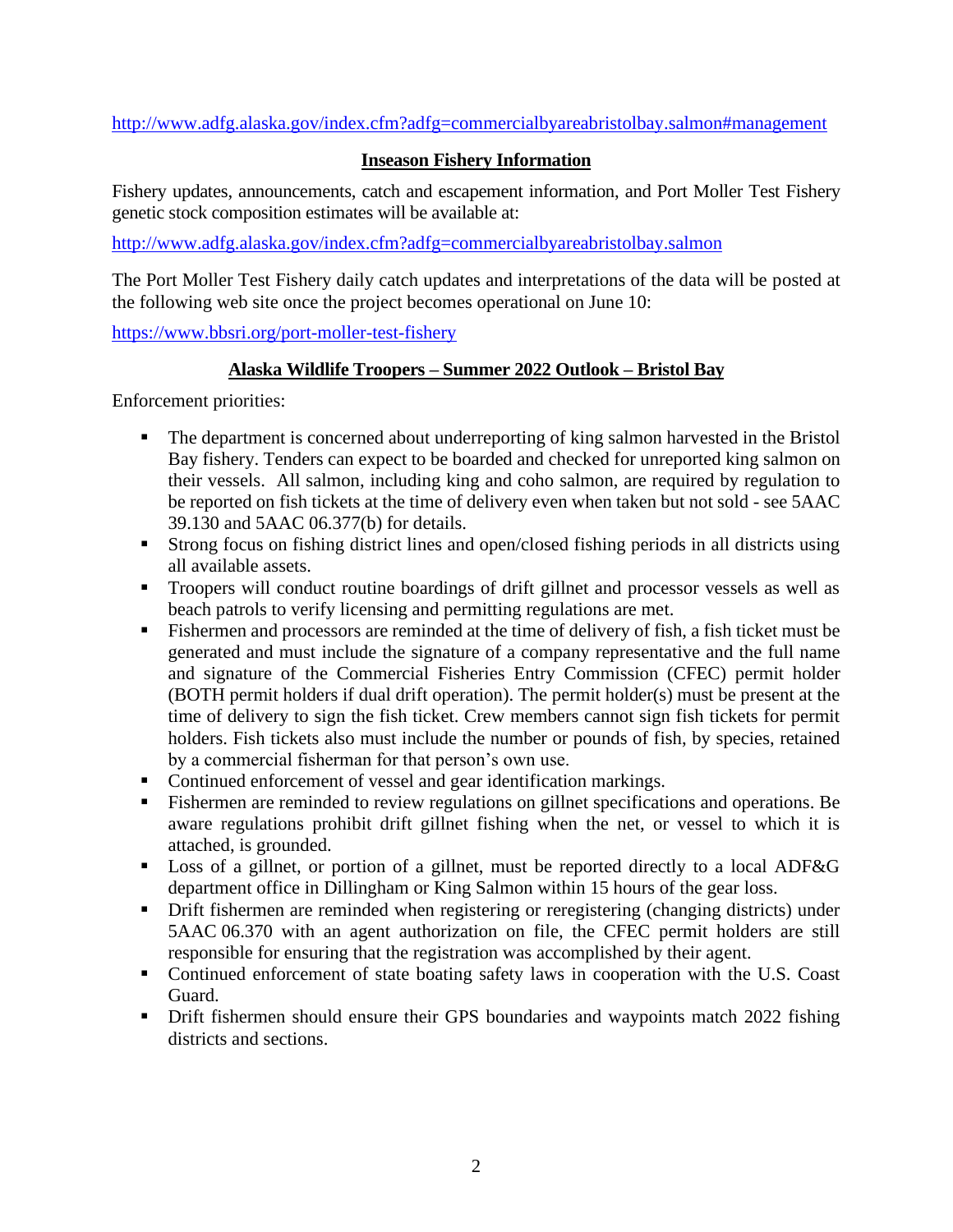## **SALMON OUTLOOK**

## **BAYWIDE**

The 2022 Bristol Bay inshore sockeye salmon run is forecasted to be approximately 73.4 million fish [\(https://www.adfg.alaska.gov/static/applications/dcfnewsrelease/1346495668.pdf\)](https://www.adfg.alaska.gov/static/applications/dcfnewsrelease/1346495668.pdf). Based on the forecast and using the midpoints of either the lower or upper portion of escapement goal ranges, depending on forecasted run size, there is a potential surplus of 59.9 million sockeye salmon (Table 1). The department manages fisheries based on inseason information regarding abundance. The inseason management approach uses a suite of assessment tools to provide information on abundance and run timing in each district, and that information will be used by the department to determine fishing opportunity.

The commercial salmon season in Bristol Bay opens June 1 by regulation. Fishing in eastside districts and the Togiak District will be allowed using a weekly schedule that varies by section. The schedules are in place to balance fishing opportunity with escapement in the early part of the season, particularly for king salmon. As each run develops and sockeye salmon run characteristics become defined within individual districts, fishing time will be adjusted accordingly. In the Nushagak District, management will focus on king salmon in the early part of the season, and switch to sockeye salmon management as abundance dictates.

The average size of Bristol Bay sockeye salmon is expected to continue to be small in 2022 based on recent trends and forecast return of smaller 1.2 and 2.2 age classes.

## **2022 Preseason Processor Capacity Survey in Bristol Bay**

In January 2022, the department surveyed the 15 main commercial salmon processing companies that intend to purchase sockeye salmon in Bristol Bay in 2022. The purpose of the survey was to estimate total intended purchases, daily and season-long processing capacity, and tender fleet capacity. Processors intend to purchase 52 million fish in 2022, with a daily processing capacity of 3 million fish. An estimated 60 million fish will be available to harvest based on our preseason run forecast released in November 2021.

The intended purchases in 2022 would be an increase of 10 million fish, or 25%, since the last survey in 2019. Five processors account for 96% of this increase; three are established operations that increased capacity by 20–30% each, and the other two were new to the survey in 2019 and report increased capacity of ~5% each.

Ten companies intend to provide tenders in Bristol Bay, with a total holding capacity of 9 million fish. Three of these companies will also provide long haul tenders in 2022, delivering to at least four locations outside of Bristol Bay. The daily capacity of the Bristol Bay long haul tender fleet is 650,000 fish. Full results from this survey will be published in a Special Publication later in 2022.

### **2022 Regulatory Changes and Alaska Board of Fisheries**

There have been no regulatory changes for the Bristol Bay salmon fishery in the last year. The Alaska Board of Fisheries meeting originally scheduled for December 2021 has been delayed until November 2022 due to the ongoing COVID-19 pandemic. With this delay, the proposal deadline has been extended until April 11, 2022.

## **NAKNEK-KVICHAK DISTRICT**

An inshore run of approximately 20.7 million sockeye salmon is expected for the Naknek-Kvichak District in 2022. Based on the forecast, the projected surplus in the Naknek-Kvichak District is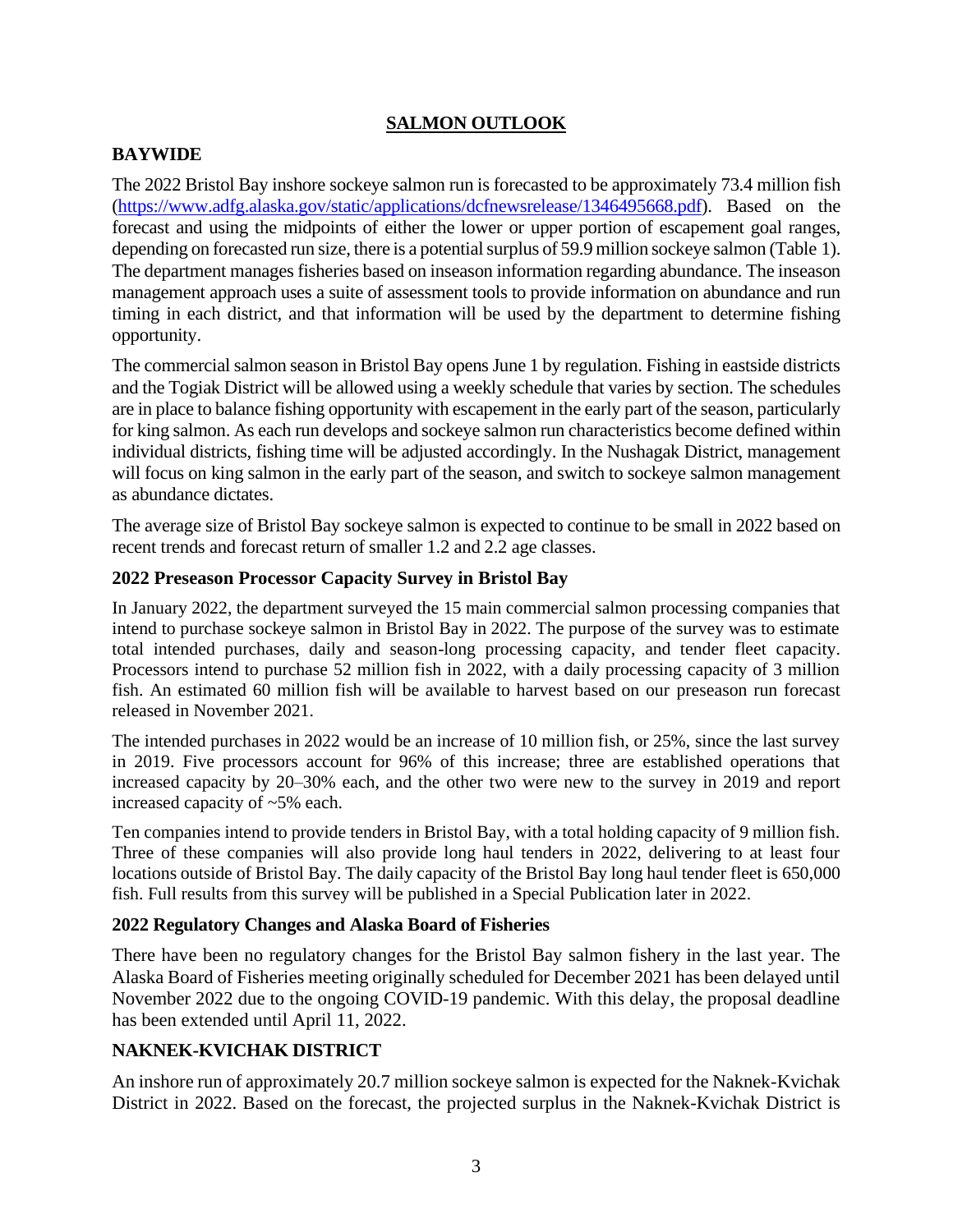approximately 13.0 million sockeye salmon: 4.2 million from the Kvichak River, 2.1 million from the Alagnak River, and 6.7 million from the Naknek River (Table 1). Sockeye salmon returning to the Naknek-Kvichak District are predicted to be 46% age-1.2, 41% age-1.3, 9% age-2.2, and 3% age-2.3 fish.

The Naknek River escapement goal range is 800,000 to 2.0 million sockeye salmon. The Kvichak River escapement goal range is 2.0 million to 10.0 million sockeye salmon. The Alagnak River escapement goal is a minimum of 210,000 sockeye salmon. Escapements will be managed within the lower or upper portions of the escapement goals, proportional to the run size based on the preseason forecast and inseason assessment of run size.

Fishing in the entire Naknek-Kvichak District for both drift and set gillnets will be open four days per week from 9:00 a.m. Monday to 9:00 a.m. Friday, beginning 9:00 a.m. Wednesday, June 1 and ending 9:00 a.m. Friday, June 24. From June 24 until July 17, fishing periods will be based on sockeye salmon escapements, abundance in the district, and gear group harvest allocation percentages. District test fishing for inseason management may be conducted periodically depending on run characteristics. As in previous years, some openings could occur on short notice.

## **EGEGIK DISTRICT**

The 2022 Egegik River inshore run is forecast to be approximately 16.0 million sockeye salmon. With an escapement goal of 800,000 to 2.0 million fish, the potential surplus is 14.3 million (Table 1). Approximately 49% of the run is expected to be age-1.2 fish, followed by age-2.2 (21%), age-1.3 (22%), and age-2.3 (8%).

In 2022, separate gear openings and extensions will be used to adjust harvest in an attempt to achieve allocation percentages. Fishermen are reminded that regulations direct the department to avoid "to the extent practicable," continuous fishing with set gillnet gear in the Egegik District; therefore, Egegik set gillnet fishermen should expect breaks in fishing.

Based on the Kvichak River sockeye salmon forecast, fishing will begin in the full Egegik District. The season will start with a three day per week schedule that will be in effect until June 17. The primary reason for the three day per week schedule is to provide for king salmon escapement. Commercial fishing will be allowed in the Egegik District from 9:00 a.m. Monday, until 9:00 a.m. Wednesday and from 9:00 a.m. Thursday until 9:00 a.m. Friday. This schedule will begin at 9:00 a.m. Wednesday, June 1 and run through 9:00 a.m. Friday, June 17, after which additional fishing time for both gear groups will be scheduled according to sockeye salmon run strength. As in previous years, some openings could occur on short notice.

## **UGASHIK DISTRICT**

The 2022 forecasted inshore run of sockeye salmon to Ugashik River is 6.1 million fish. With an escapement goal of 500,000 to 1.4 million sockeye salmon, the potential surplus is 4.9 million (Table 1). Approximately 52% of the run is expected to be age-1.3, 31% age-1.2, 11% age-2.2, and 6% age-2.3 fish. Separate gear openings and adjusting length of commercial periods will be used to address allocation between gear groups in 2022.

Beginning 9:00 a.m. Wednesday, June 1, commercial fishing in the Ugashik District will be allowed on a 9:00 a.m. Monday to 9:00 a.m. Friday schedule through 9:00 a.m. Friday, June 24. With an expected run to the Kvichak River that exceeds the minimum escapement goal stipulated in regulation, fishing will begin in the full Ugashik District. Additional fishing time after June 24 will depend on fishery performance and run strength indicators. Permit holders should note that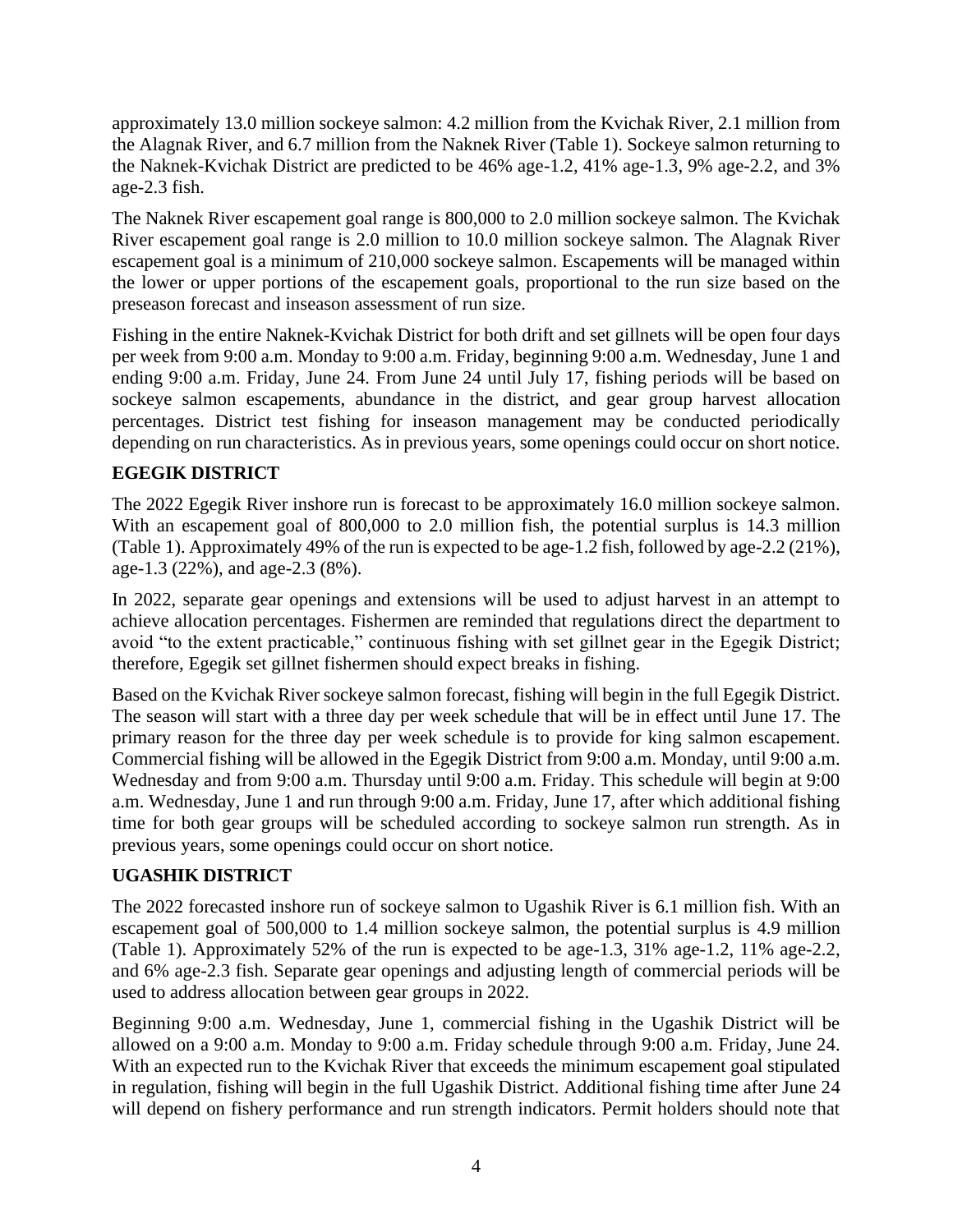the regulation restricting opportunity to no more than 48 hours between June 16 and June 23 will not be in effect for 2022.

As a reminder, Registration Area T permit holders may fish in the inner portion of the Cinder River Section (river and lagoon) and the Inner Port Heiden Section during all months when open by regulation. For further information, contact ADF&G in Port Moller at 907-375-2716. Registration Area T permit holders who fish the Cinder River and Port Heiden sections and deliver their catch in the Ugashik District are reminded to report the section of catch on the appropriate fish tickets and note that transporting fish from the sections mentioned above to deliver in the Ugashik District is not permitted during July.

### WALRUS

It is unknown at this time whether walrus will return to the Cape Greig area. If they do, the department will use the adjusted line as with previous years. If they do not, the district boundaries will revert to those in regulation at 5 AAC 06.200(d). The first announcement of the 2022 season will clarify which boundary will be in place for the summer.

### **NUSHAGAK DISTRICT**

The Nushagak District sockeye salmon inshore run forecast is approximately 29.5 million fish; 2.6 million for escapement with a potential surplus of 26.9 million (Table 1). The total inshore run by river system is as follows: Wood River, 9.4 million (escapement goal range 700,000 to 1.8 million), Igushik River, 2.0 million (escapement goal range 150,000 to 400,000), and Nushagak River, 18.1 million (escapement goal range of 370,000 to 900,000). Approximately 35% of the forecasted run is expected to be age-1.2 sockeye salmon, < 1% age-2.2, 64% age-1.3, and  $<$  1% age-2.3 fish.

Nushagak River king salmon are managed according to the *Nushagak-Mulchatna King Salmon Management Plan* (5 AAC 06.361). This plan directs the commercial fishery to be managed for an inriver goal of 95,000 king salmon. King salmon returns to the Nushagak River have been poor in recent years. The department has used, and will continue to use in 2022, a conservative management approach to in an effort to meet the king salmon inriver goal. This means there will likely be significant sockeye salmon escapement into the Nushagak and Wood rivers prior to any commercial openings. The department will closely monitor inriver king salmon abundance and does not anticipate any directed king salmon openings in 2022.

The strategy for 2022 is to start directed sockeye salmon openings once there are at least 100,000 sockeye salmon projected past the Wood River tower. This is contingent upon the Nushagak River king salmon escapement projecting to be at least 95,000 fish. If king salmon escapement is projecting below 95,000 fish, the department may wait longer before opening directed sockeye salmon fishing to allow for additional king salmon to pass through the commercial fishing district. The department will also seek to avoid continuous fishing with set gillnets early in the season, which means there will likely be set gillnet closures in the Nushagak Section of the district late into the season if king salmon escapement is below necessary levels.

Openings will be scheduled based on sockeye salmon escapement levels in the Nushagak and Wood rivers. Mesh size will be limited to 5.5 inches or smaller beginning June 1 for the conservation of king salmon. If the run comes in as forecast, it is likely that the Wood River Special Harvest Area will be used in 2022 to harvest surplus sockeye salmon in the Wood River. In this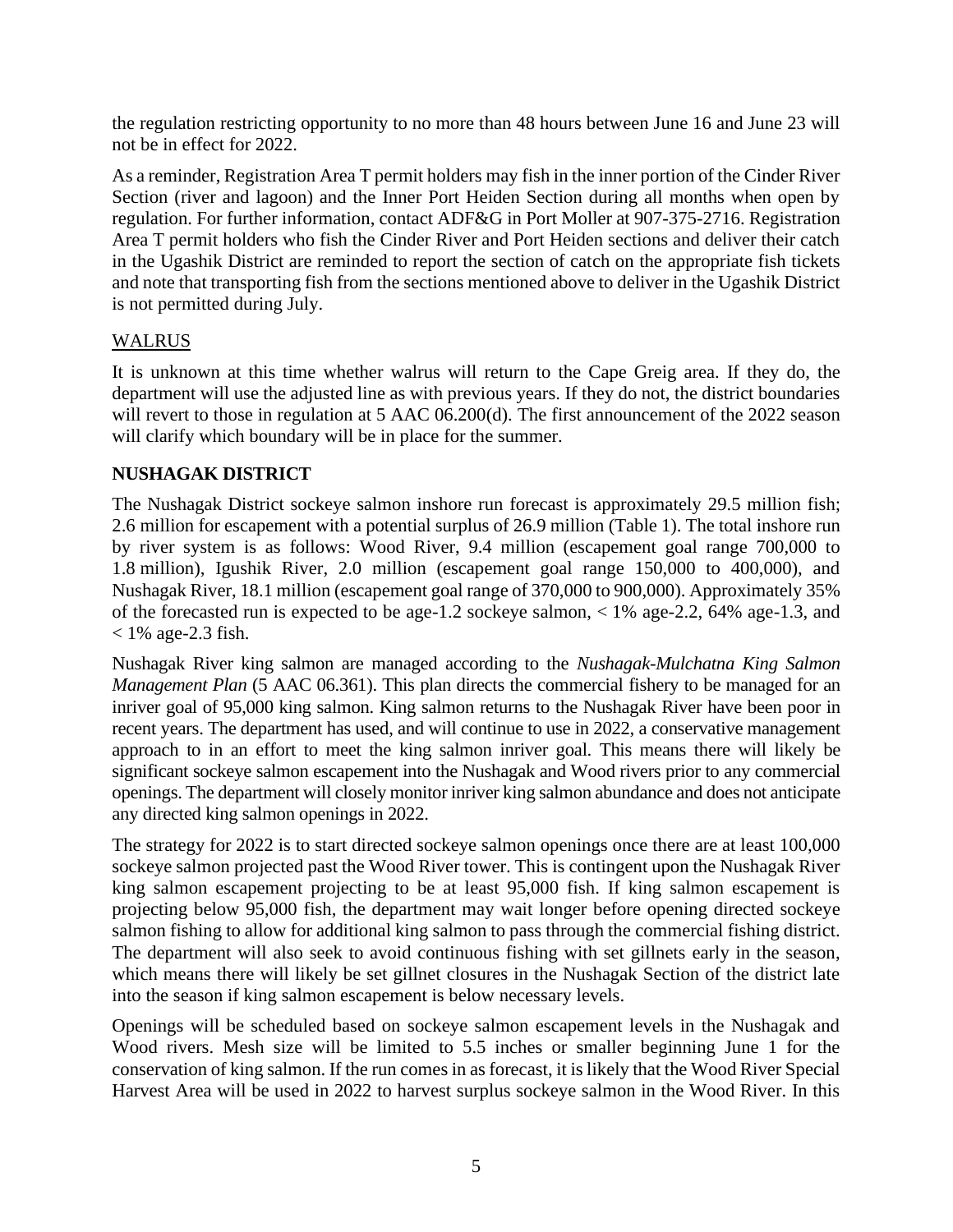case, fishing opportunity will be afforded to the gear type that is behind on harvest percentage relative to the allocation.

Igushik River sockeye salmon will be managed independently of the Nushagak and Wood River sockeye salmon stocks. Set gillnet fishing will begin in the Igushik Section when there is a market available; probably in mid-June. Initial openings will be 8 hours per day and additional time will be added if large harvests or escapement information indicate more time is warranted. Drift gillnet openings in the Igushik Section will be added as needed to control sockeye salmon escapement. Igushik River sockeye salmon returns can be quite variable relative to forecasted run strength. Management will incorporate a readiness to respond with increasing early set gillnet openings and attempt to maintain the 6% sockeye salmon harvest allocation to the Igushik Section set gillnet group by only adding drift gillnet openings as needed.

The department will switch to pink and coho salmon management within the Nushagak District around July 23, when sockeye salmon harvest decreases. Nushagak sonar counts will cease approximately July 25; after that, management decisions will be based on catch per unit effort, subsistence reports, and possibly aerial surveys.

District test fishing for inseason management may be conducted periodically depending on run characteristics. Permit holders interested in test fishing in the Nushagak District should contact Tim Sands in Dillingham at (907) 842-5227.

## **TOGIAK DISTRICT**

The 2022 inshore run of Togiak River sockeye salmon is forecast to be approximately 1.2 million fish with a potential surplus of 920,000 fish (Table 1). The escapement goal range is 120,000 to 270,000 sockeye salmon. Approximately 31% of the run is expected to be age 1.2; <1% of the run is expected to be age 2.2; 68% is expected to be age 1.3; and <1% is expected to be age 2.3.

Unlike other fishing districts in Bristol Bay that require emergency orders to announce fishing periods, Togiak District follows a regular weekly schedule that allows fishing in the Togiak Bay Section four days per week, fishing in the Kulukak Section two and a half days per week, and fishing in the Matogak, Osviak, and Cape Peirce Sections five days per week. Following the *Registration and Reregistration* regulations, permit holders are restricted from fishing in the Togiak District until 9:00 a.m. July 27 if they have fished in any other district in Bristol Bay, and conversely, restricts permit holders from fishing in any other district until 9:00 a.m. July 27 if they have fished in the Togiak District. Regulation requires vessel transfers to be restricted in Togiak District similarly to the restriction of permit transfers. Regulation also prevents drift gillnet fishing effort near the Togiak River mouth through July 15 and restricts mesh size to 5.5 inches or smaller between June 15 and July 15 for the conservation of king salmon.

King salmon run strength to the Togiak River has been considered below average for several years. The department anticipates another poor king salmon run, and permit holders can expect emergency orders to reduce the weekly fishing schedule in the last two weeks of June in the Togiak River Section.

Harvest of coho salmon will be dependent on market presence. If a market for coho salmon is present, the department will continue to follow the regular weekly schedule unless it is determined that a more conservative management approach is needed.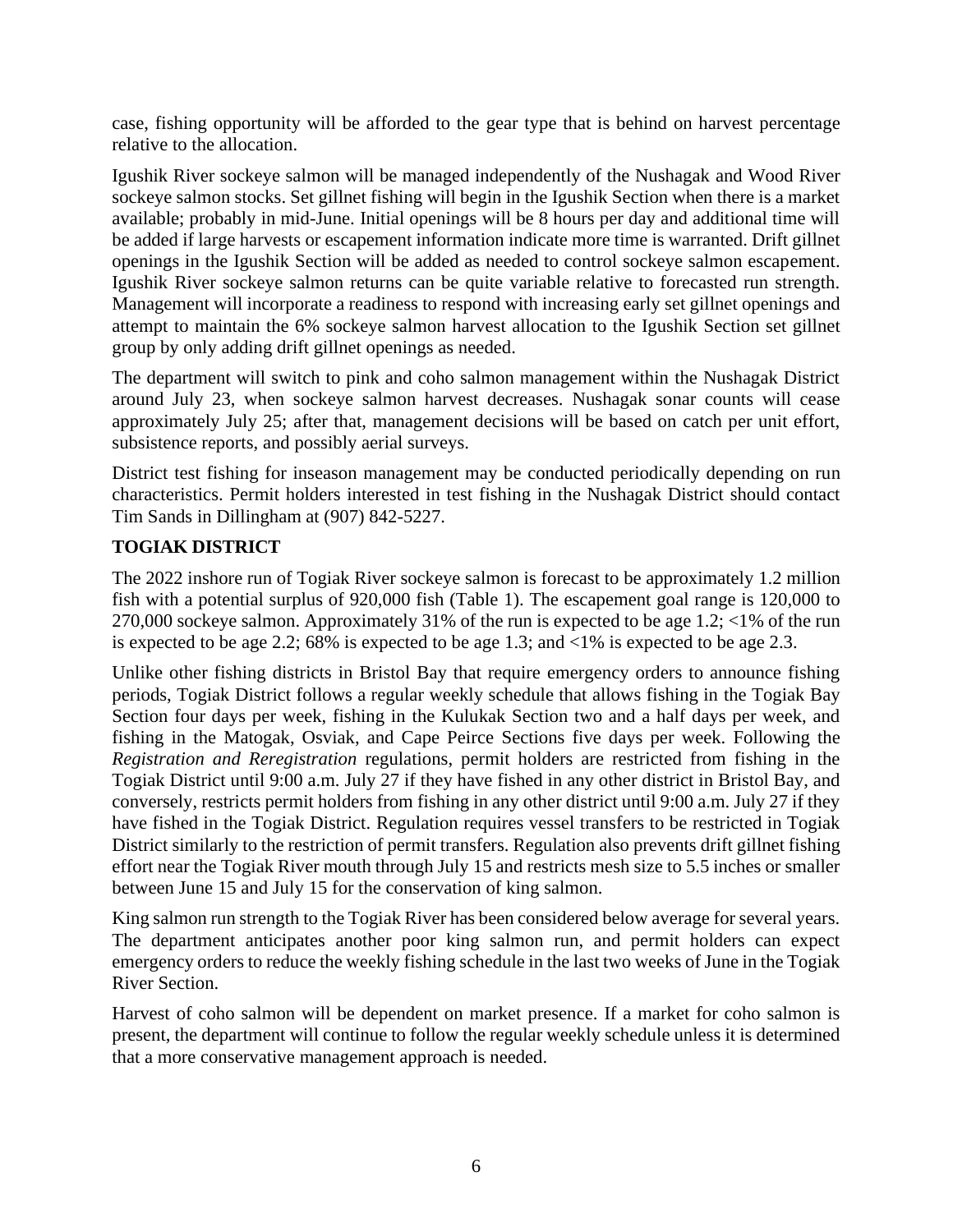#### **Acknowledgements**

The department would again like to thank the Bristol Bay Fisheries Collaborative (BBFC) for their funding assistance over the last several years. Created in 2016, BBFC provided financial support to assist management of the salmon fishery. BBFC was an agreement between the department and the Bristol Bay Science and Research Institute (BBSRI) to work together with stakeholders to support fisheries management. Additionally, the department would like to thank BBSRI and Bristol Bay Regional Seafood Development Association for their funding and efforts to operate the Port Moller Test Fishery. Included with these efforts was the deployment of a second vessel and to operate a genetic laboratory on board the *R/V Ocean Cat* to provide more timely genetic stock composition for management.

The department would also like to thank those processors and Bristol Bay communities who provided access for our sampling technicians to collect data last season. We ask for your continued cooperation as we work to keep everyone healthy and safe during the COVID-19 pandemic, while still being able to collect critical information needed to effectively manage the fishery.